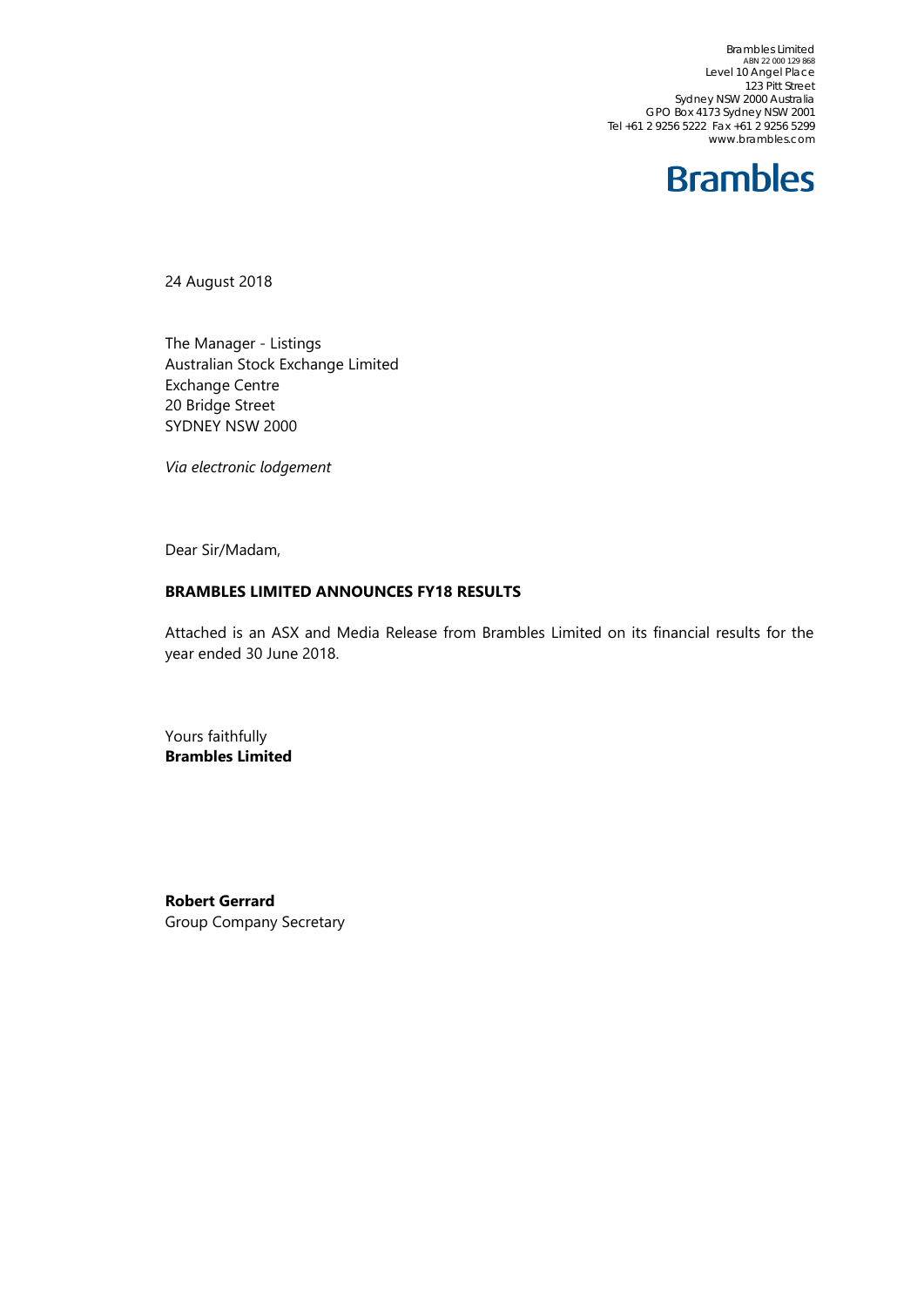

### **Brambles FY18 Result: Strong revenue growth, dividends fully funded by Free Cash Flow and progress toward strategic objectives**

- **Sales revenue up 6% at constant currency<sup>1</sup>** largely reflecting strong volume growth in key CHEP pallet and IFCO RPC businesses. Price growth of one percentage point included benefits of pricing initiatives in US pallets, emerging markets and IFCO North America.
- Underlying Profit<sup>2</sup> in line with prior year at constant currency: Profit growth in CHEP EMEA and IFCO, along with cost control and higher asset compensations in CHEP Asia-Pacific offset a number of headwinds during the year including inflationary cost pressures in most major markets.
- **CHEP US pallets:** Solid volume growth and pricing actions primarily realised in the second half of the year. Effective price, which includes inflation-related surcharges recognised as an offset to costs, increased 2% in 2H18.
- **FY18 Statutory profit after tax** includes US\$127.9 million non-cash tax benefit resulting from the USA tax reform. FY17 statutory profit included the US\$120.0 million non-cash impairment of the HFG joint venture (JV).
- **Material increase in Cash Flow from Operations and positive Free Cash Flow:** Cash flow from operations, before the HFG JV loan repayment, fully funded dividends and capital expenditure reflecting focus on sustainable cash flow generation. Cash Flow from Operations was further strengthened by the HFG JV loan repayment of US\$150.0 million which will partially fund the US accelerated automation programme in FY19-21.
- **2018 final dividend in line with prior year:** 14.5 Australian cents per share, with franking of 30%.
- **Corporate actions: Brambles today announced its intention to separate its IFCO RPC business**. Details of the proposed transaction are contained in a separate announcement also released today. This decision together with the divestment of CHEP Recycled and the HFG joint venture reflects our focus on optimising long-term shareholder value.

|                                                | <b>FY18</b>  | Growth vs. FY17 |                              |
|------------------------------------------------|--------------|-----------------|------------------------------|
|                                                | (Actual FX)  | (Actual FX)     | (Constant FX)                |
| <b>Statutory basis</b>                         |              |                 |                              |
| Sales revenue - continuing operations          | US\$5,596.6m | 10%             | 6%                           |
| Operating profit – continuing operations       | US\$986.0m   | 28%             | 22%                          |
| Profit after tax                               | US\$747.1m   | 308%            | 293%                         |
| Earnings per share                             | US47.0¢      | 309%            | 292%                         |
| Final dividend per share                       | AU14.5¢      |                 | $\overline{\phantom{a}}$     |
| Non-statutory basis - continuing operations    |              |                 |                              |
| Underlying Profit                              | US\$996.7m   | 4%              | $\qquad \qquad \blacksquare$ |
| Underlying Profit after tax and finance costs  | US\$655.9m   | 7%              | 3%                           |
| Underlying earnings per share                  | US41.2¢      | 7%              | 3%                           |
| Return on Capital Invested (ROCI) <sup>3</sup> | 16.1%        | $(0.9)$ pp      | $(0.9)$ pp                   |
| <b>Cash flow and balance sheet</b>             |              |                 |                              |
| Cash Flow from Operations                      | US\$892.4m   | US\$300.9m      |                              |
| Free Cash Flow after dividends                 | US\$202.4m   | US\$326.2m      |                              |
| Net debt $-$ continuing operations             | US\$2,308.1m | US\$(264.6)m    |                              |

#### **Results Highlights**

 $^2$  A non-statutory measure that represents profit from continuing operations before finance costs and tax and excludes Significant Items.

 $3$  Underlying Profit divided by Average Capital Invested (ACI) where ACI is defined as: A 12-month average of capital invested; capital invested is calculated as net assets before tax balances, cash and borrowings, but after adjustment for pension plan actuarial gains or losses and net equity adjustments for equity-settled sharebased payments.

 $1$  Constant currency is calculated by translating reported period results into US dollars at the actual monthly FX rates applicable in the prior corresponding period.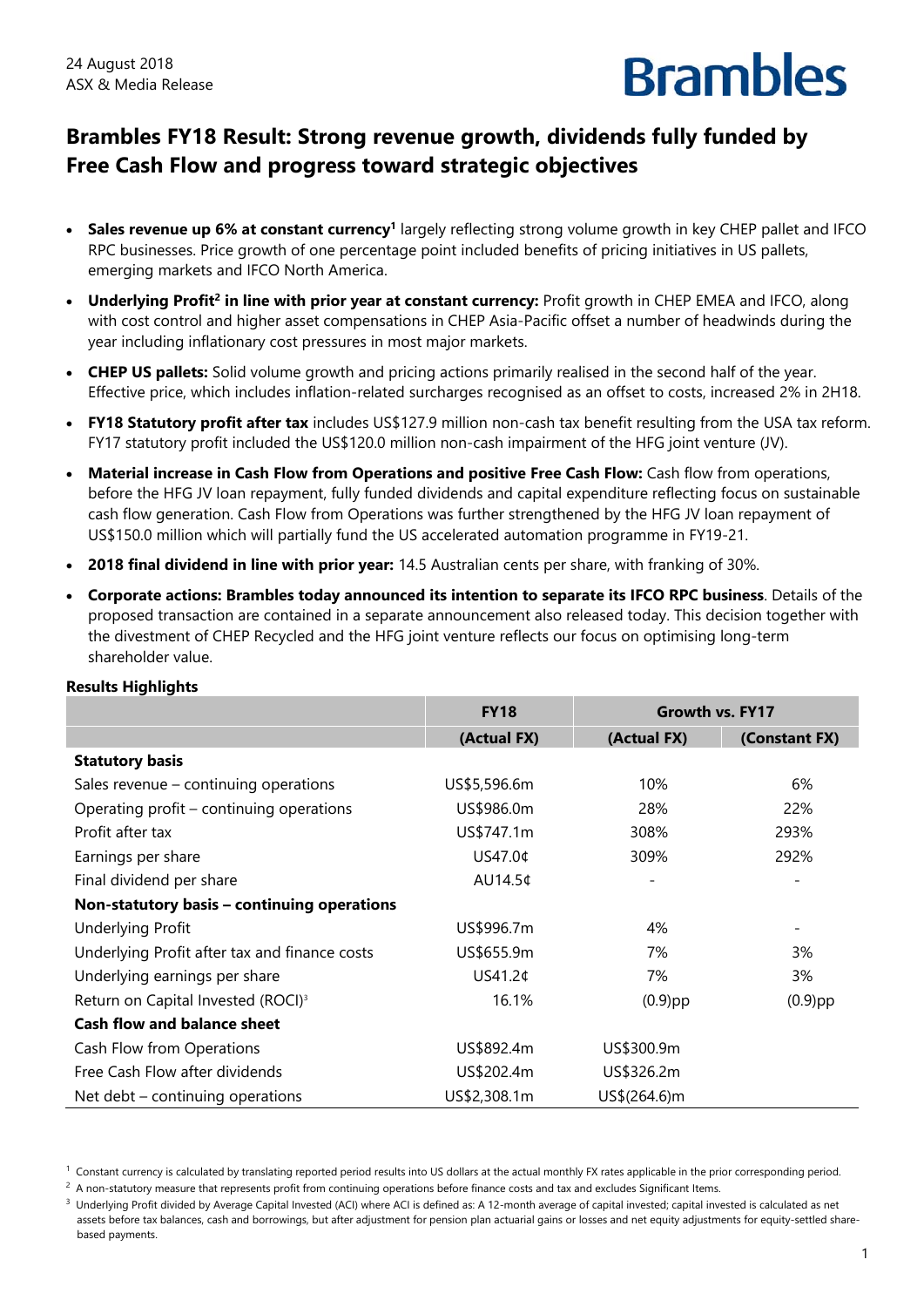**Sales revenue** was US\$5,596.6 million for the twelve months ended 30 June 2018 (FY18), up 10% at actual FX rates. Constant-currency growth of 6% was driven by strong net new business wins and organic volume growth in pallet businesses across North America, Europe, Latin America and Australia as well as ongoing expansion in IFCO RPCs. Overall price contributed one percentage point to annual revenue growth reflecting price realisation in US pallets, emerging markets and IFCO North America.

**Underlying Profit** from continuing operations was US\$996.7 million, up 4% at actual FX rates. At constant currency, Underlying Profit was in line with prior year as strong sales contributions to profit in CHEP EMEA and IFCO coupled with cost control and higher asset compensations in CHEP Asia-Pacific offset a number of profit headwinds during the year. These headwinds included accelerating inflationary cost pressures in developed markets, cost challenges in CHEP Americas and a two percentage point profit decline associated with RPC and automotive contract losses in CHEP Australia announced to the market in 2016. Cost challenges in CHEP Americas reflected network capacity constraints and changing customer behaviour in US pallets, additional costs associated with the conversion to block pallets in Canada and increased costs in Latin America.

**Operating profit** from continuing operations was US\$986.0 million, up 28% at actual FX rates. Constant-currency growth of 22% reflected a US\$175.4 million reduction in Significant Items which was partly driven by the recognition of the US\$120.0 million non-cash impairment of the HFG JV investment in FY17. The balance of the reduction was largely driven by a US\$55.4 million decrease in FY18 Significant Items charges relating to restructuring costs and completion of One Better projects .

**Profit after tax** (including discontinued operations) of US\$747.1 million increased 308% at actual FX rates and 293% at constant currency, largely driven by the cycling of the HFG JV non-cash impairment recognised in FY17, and a oneoff, non-cash benefit to income tax expense of US\$127.9 million from a reduction in the Group's net deferred tax liabilities, following the USA tax reform which included a decrease in the federal income tax rate from 35% to 21%, effective 1 January 2018.

**Return on Capital Invested** remains well in excess of the cost of capital at 16.1%. Year-on-year decline of 0.9 percentage points at both actual and constant FX rates, was largely due to the impact of the contract losses in CHEP Australia referenced above and lower margins in CHEP Americas.

**Cash Flow from Operations** of US\$892.4 million, increased US\$300.9 million as increased EBITDA, strong working capital management and higher compensations resulting from improved asset management was partially offset by higher cash capital expenditure to fund growth. Cash Flow from Operations also included proceeds of US\$150.0 million from the repayment of the HFG JV loan.

**Free Cash Flow after Dividends** was US\$202.4 million with Cash Flow from Operations fully funding capital expenditure and dividends. Net debt reduced by US\$264.6 million reflecting net proceeds from the sale of CHEP Recycled of US\$102.2 million, HFG JV loan proceeds of US\$150.0 million and surplus Free Cash Flow after dividends.

#### **Dividend**

The Board has declared a final dividend of 14.5 Australian cents per share with franking of 30%. The final dividend amount is in line with both the 2018 interim and 2017 final dividends. The unfranked component of the final dividend represents foreign conduit income and as such shareholders not resident in Australia will not pay Australian dividend withholding tax on this dividend. The 2018 final dividend is payable on 11 October 2018 to shareholders on Brambles' register at 5.00pm on 12 September 2018. The ex-dividend date is 11 September 2018. The nonunderwritten Dividend Reinvestment Plan remains in place at zero discount. Brambles will continue to neutralise any dilutive impact by way of on-market purchases.

#### **CEO commentary**

Brambles' CEO Graham Chipchase said: "Our FY18 result reflects the significant progress we have made towards our strategic objectives. Revenue momentum was strong despite robust competition in all major markets and Free Cash Flow fully funded dividends for the first time since FY15. This cash flow result was particularly pleasing as it was achieved during a period of ongoing capital investment to fund growth, automation programmes and innovation initiatives, including BXB Digital. While Underlying Profit remains below revenue growth, we have identified and commenced implementing numerous initiatives to improve profitability over the medium term.

"Our US pallets business returned to historic levels of volume growth and successfully implemented contractual surcharges and repricing in response to accelerating rates of transport, lumber and labour inflation in the second half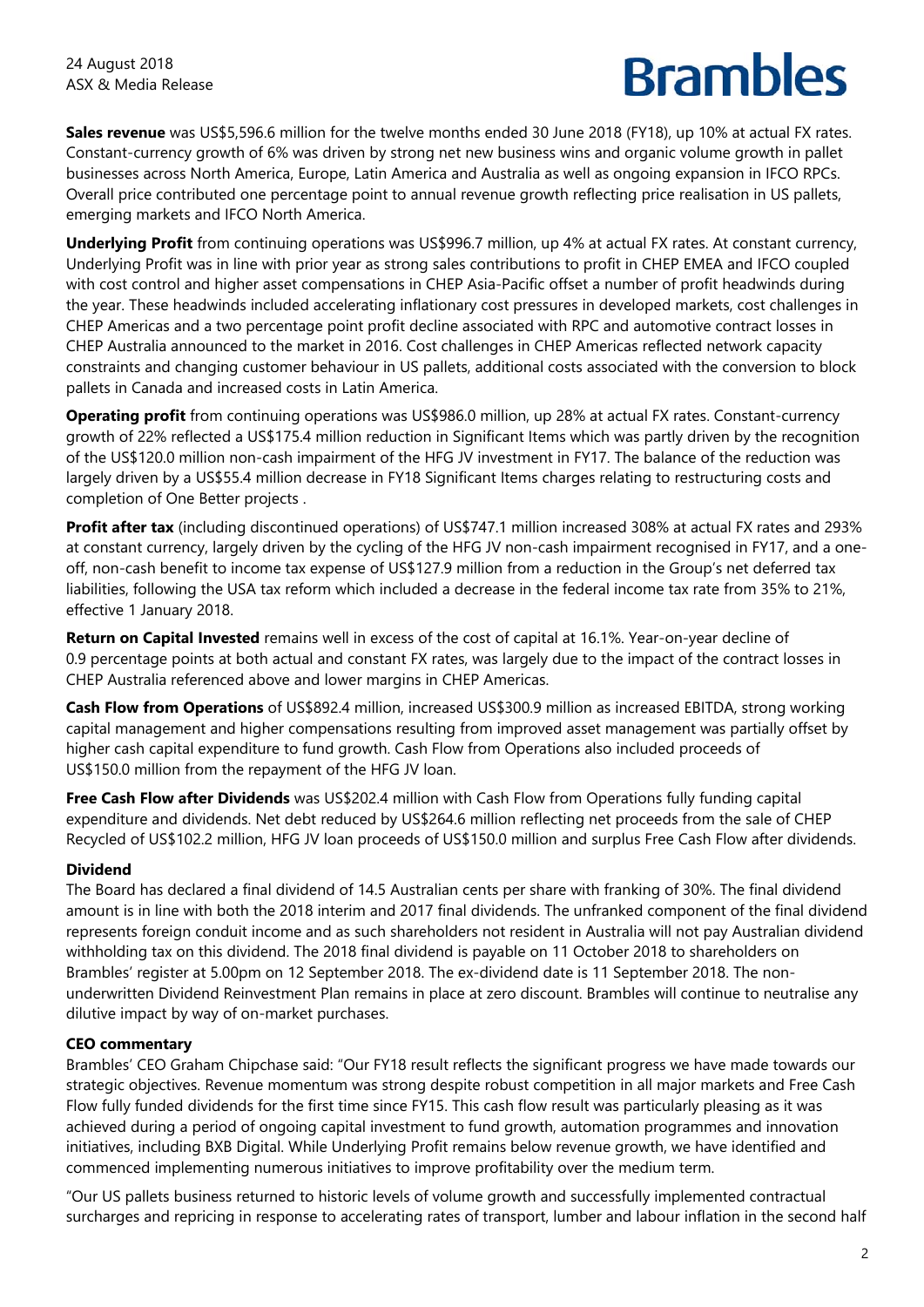of the year. In addition to these surcharges, our teams have also commenced renegotiating contracts as they come up for renewal to ensure terms adequately cover the cost-to-serve in a higher inflationary environment. Collectively, surcharges and pricing actions offset approximately half of the inflation-related cost increases we experienced during the year. While changing customer and retailer behaviour and network capacity constraints also contributed to higher plant and transport costs during the year, the accelerated automation programme and procurement initiatives are expected to increase network capacity and deliver operational efficiencies progressively over the next three years.

"In Europe, our pallets businesses continued to deliver outstanding levels of volume growth as they expand with customers in both developed and emerging markets. Inflationary pressures in the region also accelerated in the second half of the year, however, resulting cost increases were largely offset by supply-chain efficiencies and contributions from annual contractual indexation.

"In Asia-Pacific, our pallet businesses in Australia and New Zealand delivered solid revenue growth and we continue to take a disciplined approach to investment in emerging markets such as China. While the CHEP RPC business in the region had a challenging year following the loss of a large contract in 2017, the team are actively pursuing opportunities to return the business to revenue growth in FY19."

#### **Strategic priorities**

Commenting on the Group's strategic priorities, Mr Chipchase said: "The fast-moving consumer goods and retail sectors are changing rapidly. Our customers are increasingly under pressure to meet changing consumer demands more efficiently and sustainably. As the leader in sustainable supply chains, we are uniquely positioned to help our customers navigate this evolving landscape by delivering innovative solutions that reduce both the cost and environmental footprint of their supply chains.

"In this increasingly challenging operating environment, our commitment to our strategic priorities is critical to our ability to deliver superior value for customers, shareholders and employees. In FY18, we strengthened our network advantage by funding growth in our core pooling businesses and innovation initiatives to address changing customer needs. By divesting CHEP Recycled and our interest in the HFG joint venture, we further focused our portfolio and generated proceeds which will be used to fund opportunities in high-returning businesses. Finally, through BXB Digital, we took meaningful steps towards identifying the role technology can play in improving the efficiency of our operations and providing richer insights for our customers."

#### **Outlook**

Mr Chipchase said: "By delivering on our strategic priorities, Brambles expects to deliver sustainable growth and returns well in excess of the cost of capital. We expect constant-currency sales revenue growth in the mid-single digits, primarily driven by the ongoing conversion of customers to pooled solutions and expansion across geographies. Through the progressive delivery of operational, organisational and capital efficiencies, Brambles expects to deliver Underlying Profit growth in excess of sales revenue growth through the cycle. We will also focus on generating sufficient cash to fully fund dividends and reinvestment for growth, innovation, and the development of our people."

Commenting on FY19, Mr Chipchase said: "FY19 Underlying Profit will continue to reflect ongoing input-cost inflation and other cost challenges. We expect the multi-year automation, procurement and pricing initiatives we are currently undertaking to progressively deliver efficiencies and earnings benefits over the medium term."

#### **Further Information**

**Investors & Media**  Sean O'Sullivan Vice President, Investor Relations +61 2 9256 5262 +61 412 139 711 sean.osullivan@brambles.com

**Investors**  Raluca Chiriacescu Director, Investor Relations +44 2038 809 412 +44 7810 658 044 raluca.chiriacescu@brambles.com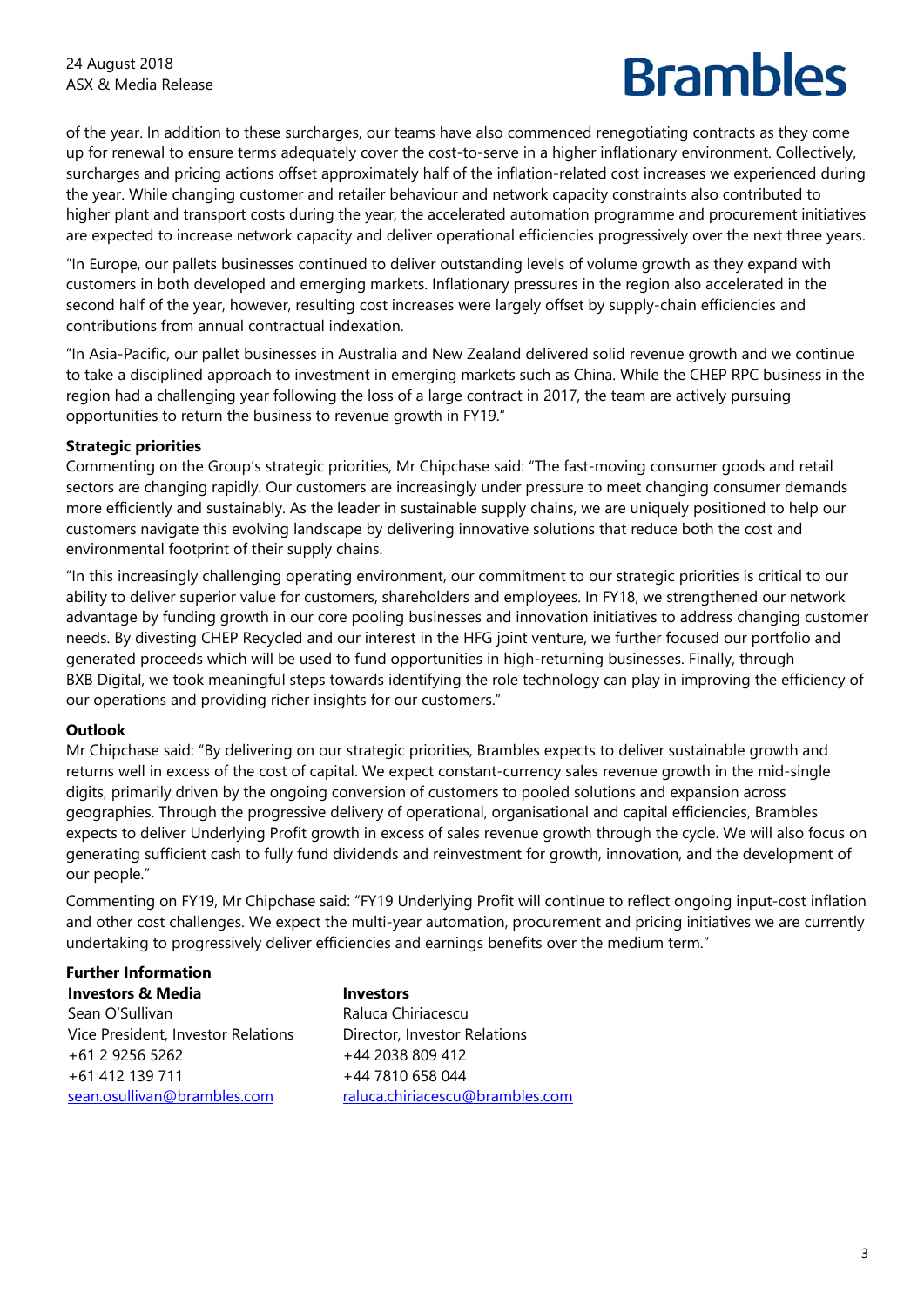**Brambles Limited** (ASX:BXB): Under the CHEP and IFCO brands Brambles helps move more goods to more people, in more places than any other organisation on earth. Its pallets, crates and containers form the invisible backbone of the global supply chain and the world's biggest brands trust us to help them transport their goods more efficiently, sustainably and safely. As pioneers of the sharing economy, Brambles created one of the world's most sustainable logistics businesses through the share and reuse of its platforms under a model known as 'pooling'. Brambles primarily serves the fast-moving consumer goods

(e.g. dry food, grocery, and health and personal care), fresh produce, beverage, retail and general manufacturing industries. The Group employs approximately 12,000 people and own approximately 610 million pallets, crates and containers through a network of more than 850 service centres. Brambles operates in more than 60 countries with its largest operations in North America and Western Europe. For further information, please visit www.brambles.com

**Forward-Looking Statements:** Certain statements made in this release are "forward-looking statements" – that is, statements related to future, not past, events. Words such as "anticipates", "expects", "intends", "plans", "believes", "seeks", "estimates", "will", "should", and similar expressions are intended to identify forward-looking statements. These forward-looking statements are not historical facts, but rather are based on Brambles' current beliefs, assumptions, expectations, estimates and projections. Forwardlooking statements are not guarantees of future performance, as they address matters that are uncertain and subject to known and unknown risks, uncertainties and other factors that are beyond the control of Brambles, are difficult to predict and could cause actual results to differ materially from those expressed or forecasted in the forward-looking statements. Brambles cautions shareholders and prospective shareholders not to place undue reliance on these forward-looking statements, which reflect the views of Brambles only as of the date of this release. The forward-looking statements made in this release relate only to events as of the date on which the statements are made – Brambles will not undertake any obligation to release publicly any revisions or updates to these forward-looking statements to reflect events, circumstances or events occurring after the date of this release, except as may be required by law or by any appropriate regulatory authority. Past performance cannot be relied on as a guide to future performance.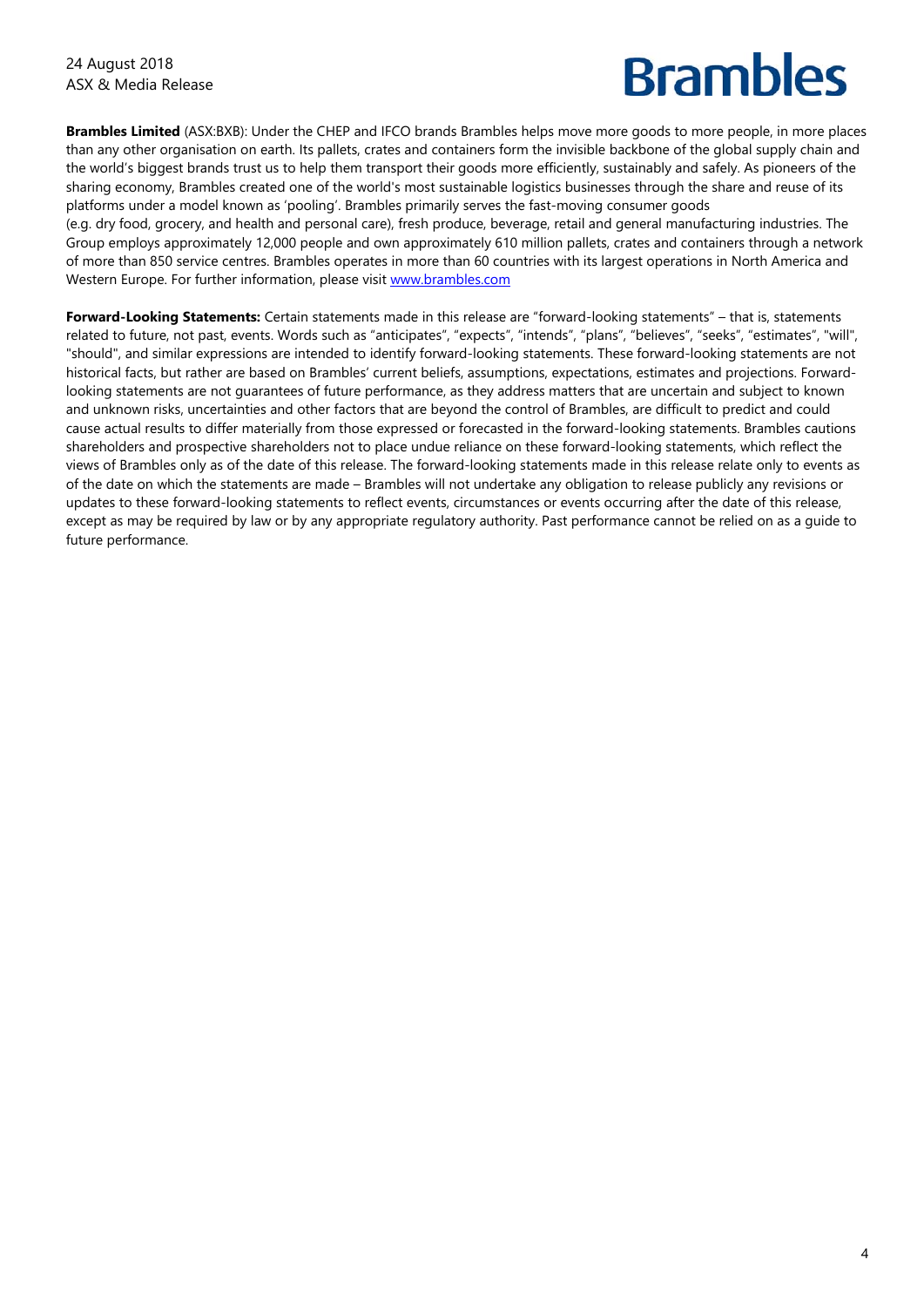#### **Background Information**

| (US\$m)                                       | 1H18    | 2H18    | <b>FY18</b> | 1H17    | 2H17    | <b>FY17</b> |
|-----------------------------------------------|---------|---------|-------------|---------|---------|-------------|
| Sales revenue                                 |         |         |             |         |         |             |
| <b>CHEP Americas</b>                          | 1,082.3 | 1,113.0 | 2,195.3     | 1,022.4 | 1,051.1 | 2,073.5     |
| <b>CHEP EMEA</b>                              | 882.9   | 942.2   | 1,825.1     | 779.3   | 795.9   | 1,575.2     |
| <b>CHEP Asia-Pacific</b>                      | 238.1   | 237.0   | 475.1       | 243.6   | 241.2   | 484.8       |
| <b>IFCO</b>                                   | 542.8   | 558.3   | 1,101.1     | 478.1   | 492.7   | 970.8       |
| Continuing operations                         | 2,746.1 | 2,850.5 | 5,596.6     | 2,523.4 | 2,580.9 | 5,104.3     |
| <b>Underlying EBITDA</b>                      |         |         |             |         |         |             |
| <b>CHEP Americas</b>                          | 295.8   | 299.6   | 595.4       | 304.6   | 323.6   | 628.2       |
| <b>CHEP EMEA</b>                              | 299.8   | 321.6   | 621.4       | 263.5   | 268.7   | 532.2       |
| <b>CHEP Asia-Pacific</b>                      | 84.9    | 79.0    | 163.9       | 81.9    | 82.5    | 164.4       |
| <b>IFCO</b>                                   | 118.8   | 132.9   | 251.7       | 106.8   | 106.4   | 213.2       |
| Corporate                                     | (22.5)  | (33.7)  | (56.2)      | (24.0)  | (29.8)  | (53.8)      |
| Continuing operations                         | 776.8   | 799.4   | 1,576.2     | 732.8   | 751.4   | 1,484.2     |
| Depreciation of property, plant and equipment |         |         |             |         |         |             |
| <b>CHEP Americas</b>                          | 115.7   | 118.2   | 233.9       | 110.1   | 113.3   | 223.4       |
| <b>CHEP EMEA</b>                              | 80.0    | 84.5    | 164.5       | 70.1    | 72.9    | 143.0       |
| <b>CHEP Asia-Pacific</b>                      | 25.6    | 25.9    | 51.5        | 26.0    | 25.5    | 51.5        |
| <b>IFCO</b>                                   | 47.3    | 53.1    | 100.4       | 42.2    | 39.6    | 81.8        |
| Corporate                                     | 0.4     | 0.3     | 0.7         | 0.1     | 0.2     | 0.3         |
| Continuing operations                         | 269.0   | 282.0   | 551.0       | 248.5   | 251.5   | 500.0       |
| <b>Amortisation of intangibles</b>            |         |         |             |         |         |             |
| <b>CHEP Americas</b>                          | 5.2     | 5.7     | 10.9        | 5.3     | 4.4     | 9.7         |
| <b>CHEP EMEA</b>                              | 1.3     | 0.8     | 2.1         | 0.9     | 1.2     | 2.1         |
| <b>CHEP Asia-Pacific</b>                      | 0.4     | 0.3     | 0.7         | 0.4     | 0.4     | 0.8         |
| <b>IFCO</b>                                   | 7.2     | 7.6     | 14.8        | 6.8     | 7.0     | 13.8        |
| Corporate                                     |         |         |             | 0.3     |         | 0.3         |
| Continuing operations                         | 14.1    | 14.4    | 28.5        | 13.7    | 13.0    | 26.7        |
| <b>Underlying Profit</b>                      |         |         |             |         |         |             |
| <b>CHEP Americas</b>                          | 174.9   | 175.7   | 350.6       | 189.2   | 205.9   | 395.1       |
| <b>CHEP EMEA</b>                              | 218.5   | 236.3   | 454.8       | 192.5   | 194.6   | 387.1       |
| CHEP Asia-Pacific                             | 58.9    | 52.8    | 111.7       | 55.5    | 56.6    | 112.1       |
| <b>IFCO</b>                                   | 64.3    | 72.2    | 136.5       | 57.8    | 59.8    | 117.6       |
| Corporate                                     | (22.9)  | (34.0)  | (56.9)      | (24.4)  | (30.0)  | (54.4)      |
| Continuing operations                         | 493.7   | 503.0   | 996.7       | 470.6   | 486.9   | 957.5       |
| <b>Operating profit</b>                       |         |         |             |         |         |             |
| <b>CHEP Americas</b>                          | 173.0   | 137.3   | 310.3       | 184.3   | 193.0   | 377.3       |
| CHEP EMEA                                     | 217.2   | 234.8   | 452.0       | 191.6   | 183.5   | 375.1       |
| CHEP Asia-Pacific                             | 58.8    | 52.6    | 111.4       | 55.5    | 55.4    | 110.9       |
| <b>IFCO</b>                                   | 64.3    | 108.9   | 173.2       | 57.3    | 59.4    | 116.7       |
| Corporate                                     | (24.3)  | (36.6)  | (60.9)      | (156.6) | (52.0)  | (208.6)     |
| Continuing operations                         | 489.0   | 497.0   | 986.0       | 332.1   | 439.3   | 771.4       |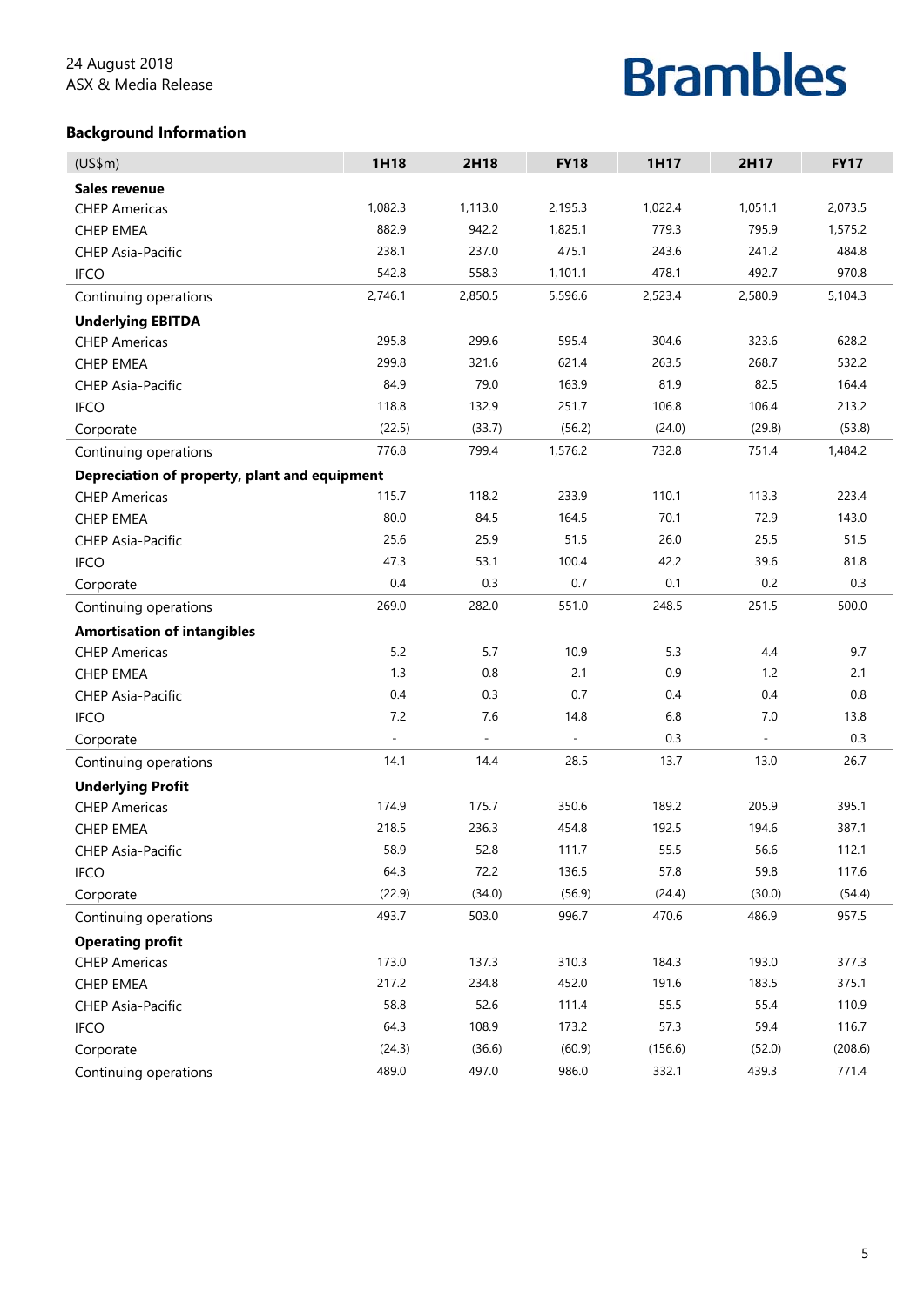#### **Background Information**

| (US\$m)                                                              | 1H18    | 2H18    | <b>FY18</b> | 1H17                     | 2H17    | <b>FY17</b> |  |  |
|----------------------------------------------------------------------|---------|---------|-------------|--------------------------|---------|-------------|--|--|
| Capital expenditure on property plant and equipment (accruals basis) |         |         |             |                          |         |             |  |  |
| <b>CHEP Americas</b>                                                 | 237.6   | 275.1   | 512.7       | 215.2                    | 219.4   | 434.6       |  |  |
| <b>CHEP EMEA</b>                                                     | 204.2   | 224.4   | 428.6       | 162.2                    | 159.4   | 321.6       |  |  |
| CHEP Asia-Pacific                                                    | 33.3    | 37.6    | 70.9        | 29.5                     | 35.2    | 64.7        |  |  |
| <b>IFCO</b>                                                          | 116.8   | 63.2    | 180.0       | 120.1                    | 80.4    | 200.5       |  |  |
| Corporate                                                            | 0.5     | (0.2)   | 0.3         | $\overline{\phantom{a}}$ | 2.1     | 2.1         |  |  |
| Continuing operations                                                | 592.4   | 600.1   | 1,192.5     | 527.0                    | 496.5   | 1,023.5     |  |  |
| <b>Cash Flow from Operations</b>                                     |         |         |             |                          |         |             |  |  |
| <b>CHEP Americas</b>                                                 | 91.9    | 127.2   | 219.1       | 82.7                     | 136.2   | 218.9       |  |  |
| <b>CHEP EMEA</b>                                                     | 114.7   | 196.0   | 310.7       | 99.9                     | 162.4   | 262.3       |  |  |
| <b>CHEP Asia-Pacific</b>                                             | 45.5    | 65.3    | 110.8       | 41.0                     | 70.6    | 111.6       |  |  |
| <b>IFCO</b>                                                          | 77.4    | 81.4    | 158.8       | 22.3                     | 32.7    | 55.0        |  |  |
| Corporate                                                            | (18.3)  | 111.3   | 93.0        | (32.8)                   | (23.5)  | (56.3)      |  |  |
| Continuing operations                                                | 311.2   | 581.2   | 892.4       | 213.1                    | 378.4   | 591.5       |  |  |
| <b>Average Capital Invested</b>                                      |         |         |             |                          |         |             |  |  |
| <b>CHEP Americas</b>                                                 | 2,095.1 | 2,142.3 | 2,118.7     | 1,915.3                  | 2,002.1 | 1,958.7     |  |  |
| <b>CHEP EMEA</b>                                                     | 1,791.1 | 1,910.1 | 1,850.6     | 1,543.0                  | 1,593.8 | 1,568.4     |  |  |
| <b>CHEP Asia-Pacific</b>                                             | 438.6   | 437.8   | 438.2       | 430.5                    | 425.1   | 427.8       |  |  |
| <b>IFCO</b>                                                          | 1,650.6 | 1,683.4 | 1,667.0     | 1,565.5                  | 1,599.1 | 1,582.3     |  |  |
| Corporate                                                            | 136.9   | 59.5    | 98.2        | 77.3                     | 141.1   | 109.2       |  |  |
| Continuing operations                                                | 6,112.3 | 6,233.1 | 6,172.7     | 5,531.6                  | 5,761.2 | 5,646.4     |  |  |
| <b>Return on Capital Invested</b>                                    |         |         |             |                          |         |             |  |  |
| <b>CHEP Americas</b>                                                 | 16.7%   | 16.4%   | 16.5%       | 19.8%                    | 20.6%   | 20.2%       |  |  |
| <b>CHEP EMEA</b>                                                     | 24.4%   | 24.7%   | 24.6%       | 25.0%                    | 24.4%   | 24.7%       |  |  |
| <b>CHEP Asia-Pacific</b>                                             | 26.9%   | 24.1%   | 25.5%       | 25.8%                    | 26.6%   | 26.2%       |  |  |
| <b>IFCO</b>                                                          | 7.8%    | 8.6%    | 8.2%        | 7.4%                     | 7.5%    | 7.4%        |  |  |
| Continuing operations                                                | 16.2%   | 16.1%   | 16.1%       | 17.0%                    | 16.9%   | 17.0%       |  |  |